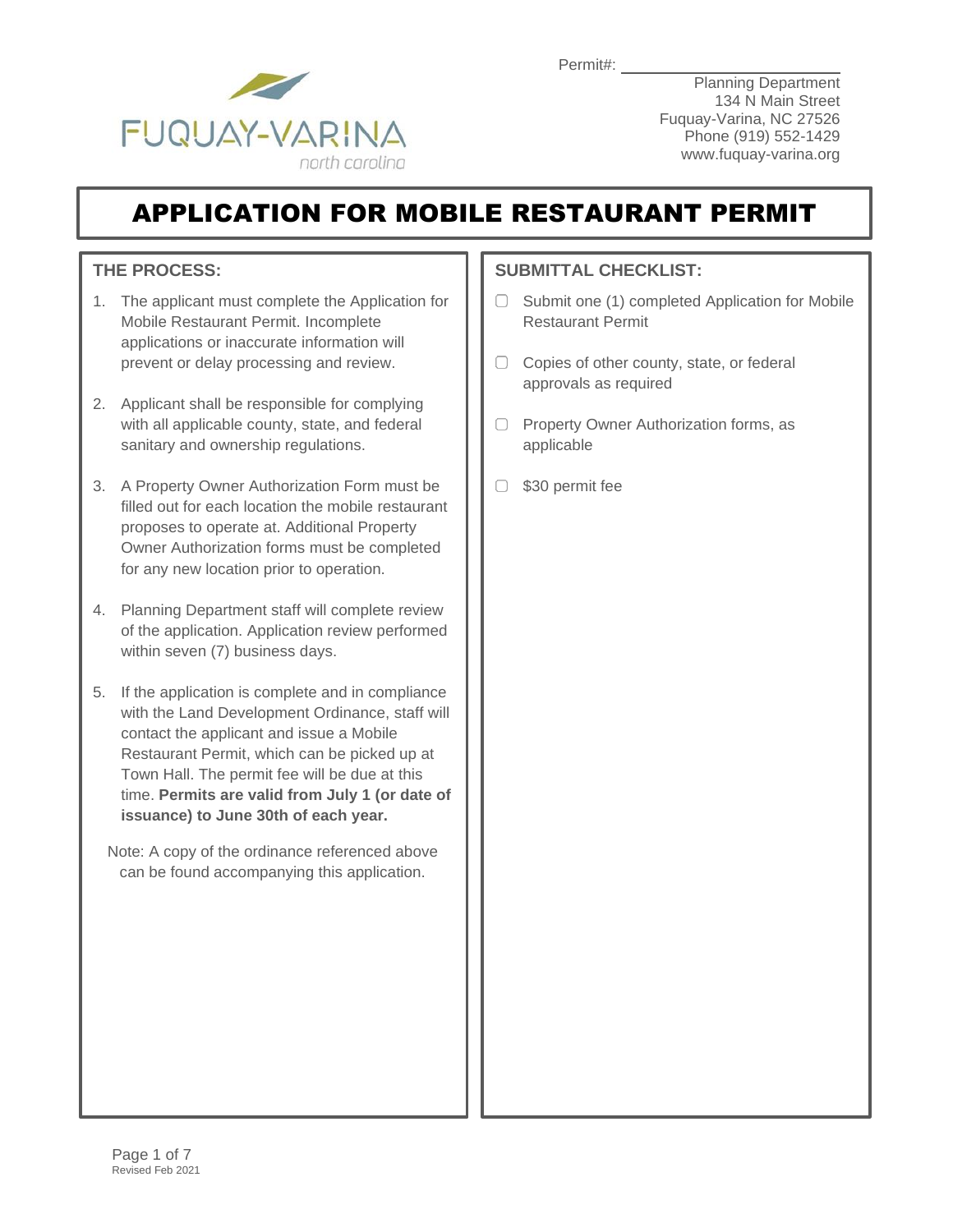# APPLICATION FOR MOBILE RESTAURANT

#### **MOBILE RESTAURANT INFORMATION:**

| Commissary Address: New York Commissary Address: New York Commissary Address: New York Commissary Address: New York Commissary Address: New York Commissary Address: New York Commissary Address: New York Commissary Address:                                                                                                                                                          |  |                                                                                                       |  |
|-----------------------------------------------------------------------------------------------------------------------------------------------------------------------------------------------------------------------------------------------------------------------------------------------------------------------------------------------------------------------------------------|--|-------------------------------------------------------------------------------------------------------|--|
|                                                                                                                                                                                                                                                                                                                                                                                         |  |                                                                                                       |  |
|                                                                                                                                                                                                                                                                                                                                                                                         |  |                                                                                                       |  |
| <b>OWNER INFORMATION:</b>                                                                                                                                                                                                                                                                                                                                                               |  |                                                                                                       |  |
|                                                                                                                                                                                                                                                                                                                                                                                         |  |                                                                                                       |  |
|                                                                                                                                                                                                                                                                                                                                                                                         |  |                                                                                                       |  |
|                                                                                                                                                                                                                                                                                                                                                                                         |  |                                                                                                       |  |
|                                                                                                                                                                                                                                                                                                                                                                                         |  |                                                                                                       |  |
| <b>OPERATOR INFORMATION:</b>                                                                                                                                                                                                                                                                                                                                                            |  |                                                                                                       |  |
|                                                                                                                                                                                                                                                                                                                                                                                         |  |                                                                                                       |  |
|                                                                                                                                                                                                                                                                                                                                                                                         |  |                                                                                                       |  |
|                                                                                                                                                                                                                                                                                                                                                                                         |  |                                                                                                       |  |
|                                                                                                                                                                                                                                                                                                                                                                                         |  |                                                                                                       |  |
| <b>OWNER'S SIGNATURE:</b>                                                                                                                                                                                                                                                                                                                                                               |  |                                                                                                       |  |
| which this permit application has been filed.                                                                                                                                                                                                                                                                                                                                           |  |                                                                                                       |  |
| I/We, ____________________________have read all applicable standards of the Town of Fuquay-Varina Land<br>location, operation, separation, and health & sanitation standards established for mobile restaurants in<br>Section 9-1255, j. (3) of the LDO. Furthermore, by signing this application I/we acknowledge having<br>received this information.                                 |  | Development Ordinances (LDO) which govern the operation of mobile restaurants. I/We agree to obey all |  |
|                                                                                                                                                                                                                                                                                                                                                                                         |  |                                                                                                       |  |
| <b>OPERATOR'S SIGNATURE:</b>                                                                                                                                                                                                                                                                                                                                                            |  |                                                                                                       |  |
| permit application has been filed.<br>I/We, ______________________have read all applicable standards of the Town of Fuquay-Varina Land<br>location, operation, separation, and health & sanitation standards established for mobile restaurants in<br>Section 9-1255, j. (3) of the LDO. Furthermore, by signing this application I/we acknowledge having<br>received this information. |  | Development Ordinances (LDO) which govern the operation of mobile restaurants. I/We agree to obey all |  |
|                                                                                                                                                                                                                                                                                                                                                                                         |  |                                                                                                       |  |
|                                                                                                                                                                                                                                                                                                                                                                                         |  | CONTINUE TO NEXT PAGE FOR PROPERTY OWNER AUTHORIZATION FORM                                           |  |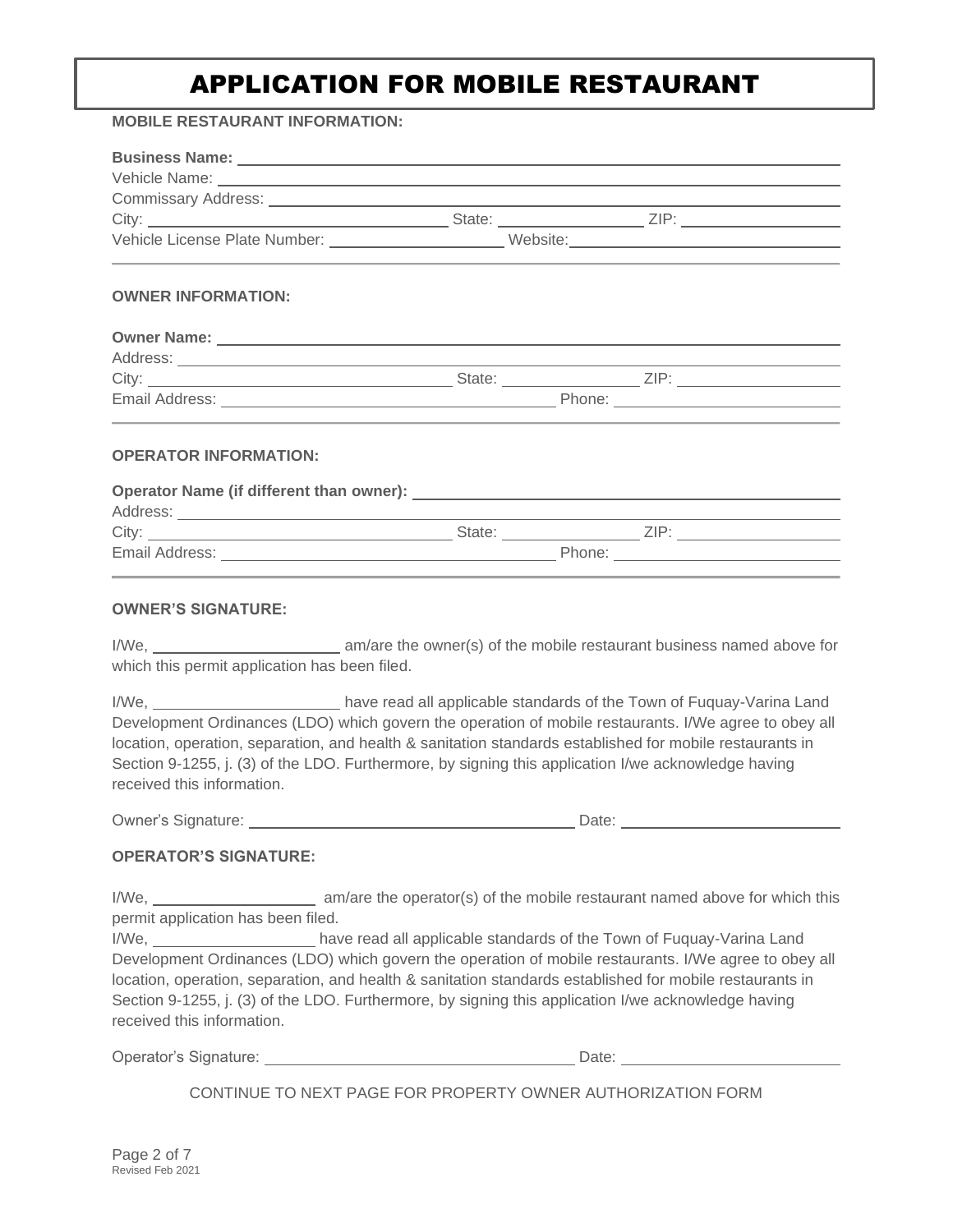## APPLICATION FOR MOBILE RESTAURANT

**Mobile Restaurant Name:**

#### **PROPERTY OWNER AUTHORIZATION FORM:**

The following information shall be provided to and approved by the Town prior to operation for each location the mobile restaurant herein referenced proposes to locate. Town approval of this application shall not be construed to grant the mobile restaurant permission to operate at any location other than the location listed below.

|                                                             | Property Owner: Network and the settlement of the settlement of the settlement of the settlement of the settlement of the settlement of the settlement of the settlement of the settlement of the settlement of the settlement |  |  |
|-------------------------------------------------------------|--------------------------------------------------------------------------------------------------------------------------------------------------------------------------------------------------------------------------------|--|--|
|                                                             |                                                                                                                                                                                                                                |  |  |
|                                                             |                                                                                                                                                                                                                                |  |  |
|                                                             | Wake County PIN: ___________________________Zoning:_____________________________                                                                                                                                               |  |  |
|                                                             |                                                                                                                                                                                                                                |  |  |
|                                                             |                                                                                                                                                                                                                                |  |  |
|                                                             | restaurant named above will operate and do hereby grant permission to the mobile restaurant to operate                                                                                                                         |  |  |
| within 100 feet from the main entrance of my establishment. |                                                                                                                                                                                                                                |  |  |
|                                                             |                                                                                                                                                                                                                                |  |  |
|                                                             | Varina Land Development Ordinance (LDO) which govern the operation of mobile. I/We agree to obey all                                                                                                                           |  |  |
|                                                             | location, operation, separation, and health & sanitation standards established for mobile restaurants in                                                                                                                       |  |  |
|                                                             | Section 9-1255, j. (3) of the LDO. Furthermore, by signing this application I/we acknowledge having                                                                                                                            |  |  |
| received this information.                                  |                                                                                                                                                                                                                                |  |  |

| <b>Property Owner's Signature:</b> | Date: |  |
|------------------------------------|-------|--|
|                                    |       |  |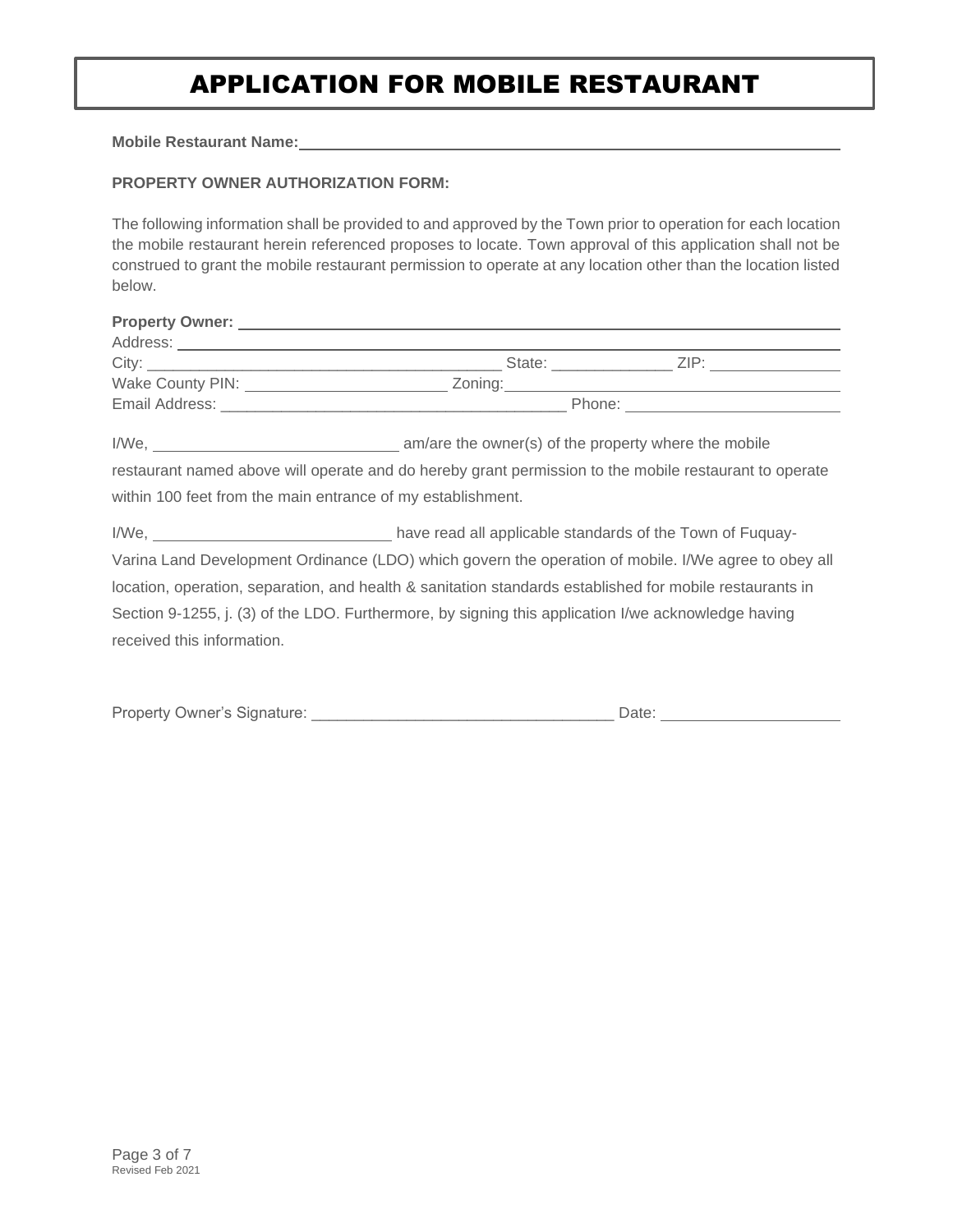## MOBILE RESTAURANT ORDINANCE

Section 9-1255 Permitted Uses, j. Food & Beverage

- 3. *Restaurants, Mobile (Mobile Food Trucks)*. The purpose of these standards is to promote the general health, safety and welfare of the citizens of the Town by establishing reasonable standards to allow the retail sale of food and food products via mobile restaurants, commonly referred to as mobile food trucks, provided herein, and shall not apply to itinerant merchants:
	- A. *Location Standards*. Mobile restaurants shall only be located in nonresidential zoning districts, except as otherwise permitted in the Land Development Ordinance, on a private lot containing a principal building, on an improved Town public street, or as a special event approved by the Town Board of Commissioners herein as follows:
		- i. *Maximum Number of Mobile Restaurants*. Maximum of two (2) mobile restaurants per individual private lot.
		- ii. *Pedestrian Safety & Vehicle Movement*. Mobile restaurants shall not be located on a Town street or any private parking area in a manner that impedes, endangers, or interferes with pedestrian or vehicular traffic.
		- iii. *Principal Use*. Mobile restaurants shall only be located on developed property that is occupied by a principal nonresidential use in operation as a business.
		- iv. *Using Parking Spaces*. Mobile restaurants shall not occupy parking spaces required to fulfill the minimum requirements of the principal use, unless the hours of operation of the principal use do not coincide with those of the mobile restaurant.
		- v. *Catering.* Catering services in which the principal use is the preparation of food and meals off premises and where such food and meals are delivered to another location for consumption as a social affair or private event, and is not sold directly to the general public is permitted and is not subject to the standards of mobile restaurants. However, a mobile restaurant may, with a permit from the Town, operate as a catering service without a special event permit, provided the mobile restaurant is serving the participants of such event only and not selling food to the general public. Mobile restaurants used for catering under these standards may be permitted in nonresidential or residential districts.
	- B. *Separation Standards*
		- i. *Separation between Mobile Restaurants*. No mobile restaurant shall be located within 200 feet of another mobile restaurant on any Town public right-of-way, except where a special event has been approved by the Town. See Subsection e. below.
		- ii. *Minimum Separation from Building Entrance*. A mobile restaurant shall be located a minimum of 100 feet from the main entrance of any brick-and-mortar restaurant and any outdoor dining area or any other similar food service business, measured as linear travel distance from the main entrance to the location of the mobile restaurant. This separation may be waived if all brick-and-mortar restaurants, bars or food services within the minimum 100 feet distance of the location of the mobile restaurant(s) are part of a permit submitted to the Town requesting such mobile restaurant(s) be part of an event sponsored by all of the restaurants, bars or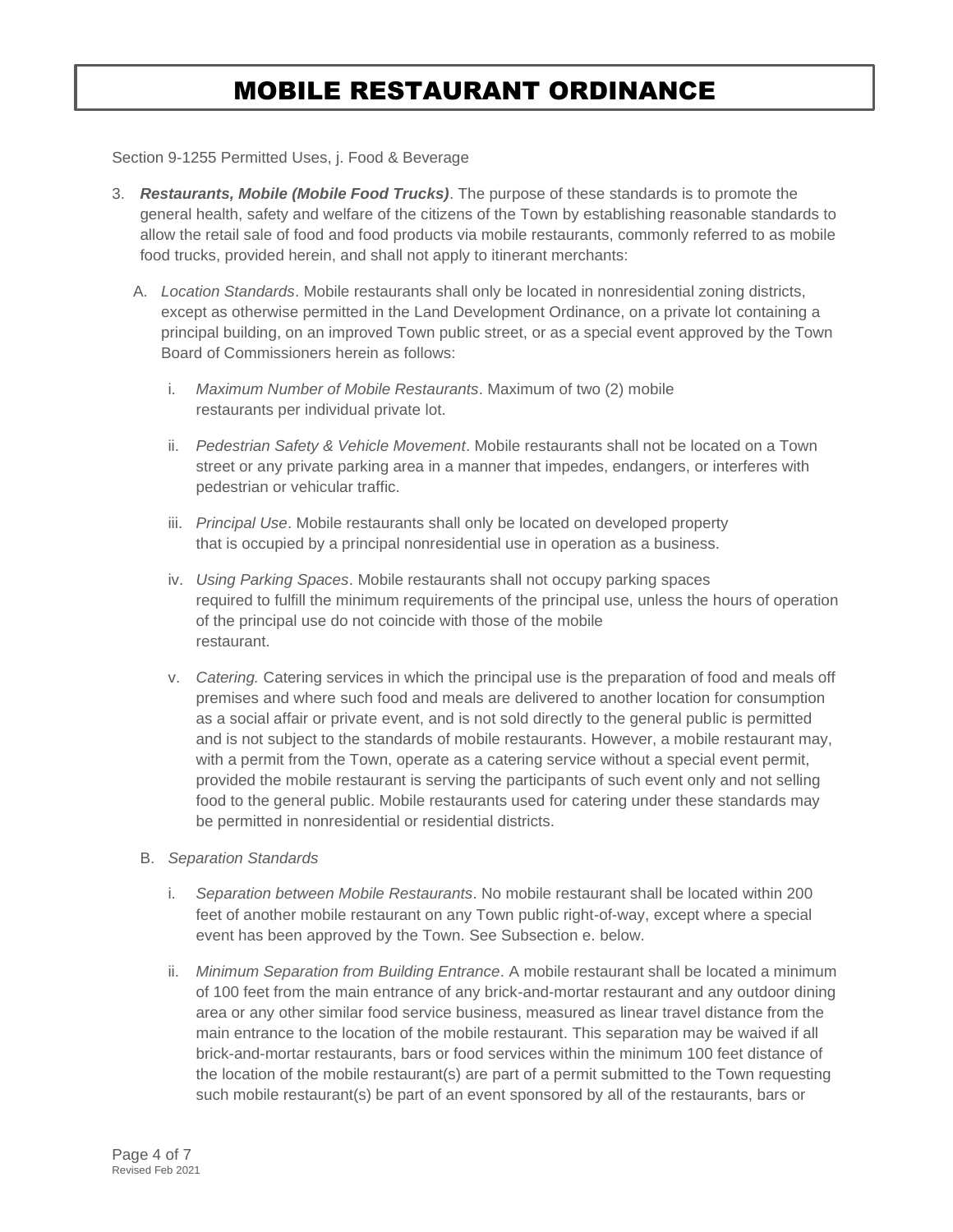food services. The minimum distance of the mobile restaurant(s) to the main entrance of any of the brick-and-mortar restaurants, bars or food services that are party to such permit may be reduced to 15 feet and shall not impede safe ingress and egress at all other entrances.

- iii. *Minimum Separation from Specific Features*. Mobile restaurants shall be located a minimum of 15 feet from the main building entrance (not a food service), the edge of any driveway, intersection, handicap ramp, fire hydrant, or access for emergency services and shall not impede safe ingress and egress at all other entrances. Mobile restaurants on public sidewalks are prohibited.
- iv. *Minimum Separation from Residential Use*. A mobile restaurant shall not be located within 200 feet of a residential dwelling or residential zoning district measured from the mobile restaurant to the property line of the residential lot or residential zoning district line, except as otherwise permitted in this Section.
- v. *Maximum Separation from Host Business or Nonprofit*. No mobile restaurant may sell food to the general public within the Town of Fuquay-Varina unless a business, nonprofit, or similar organization, with a physical location, is part of a permit submitted to the Town requesting an event, or events requesting that the mobile restaurant be part of an event hosted by the business or nonprofit organization. The mobile restaurant may only operate while the host business or nonprofit is open to employees and/or the general public. This requirement may be waived in the event the mobile restaurant is part of a special event approved by the Town. See Subsection e below.

#### C. *Operation Standards*

- i. *Outdoor Seating*. Outdoor seating associated with mobile restaurants is prohibited.
- ii. *Equipment*. All equipment required for the operation of the mobile restaurant shall be located within the mobile restaurant.
- iii. *Handicap Parking*. No mobile restaurant shall occupy or interfere with any handicapped parking.
- iv. *Signs & Audio*. No signs, including but not limited to, sandwich signs, freestanding signs or off-premise signs shall be permitted in association with the mobile restaurant. Signage on the mobile restaurant may be permitted. Audio amplification or bands used by or in conjunction with a mobile restaurant shall be prohibited, except under a special events permit approved by the Town Board of Commissioners.
- v. *Hours of Operation*. Hours of operation are limited to the hours between 7 am and 11 pm. Mobile restaurants may operate a maximum of two (2) days in a single week (Sunday through Saturday) within the jurisdiction of the Town of Fuquay-Varina whether at a single or multiple locations. Additionally, a business or nonprofit organization hosting a mobile restaurant selling food to the general public shall also be limited to a maximum of two (2) days in a single week (Sunday through Saturday). This requirement may be waived upon approval of a special event permit by the Town Board of Commissioners.
- vi. *Designated Person Present*. The mobile restaurant operator or a designated person knowledgeable of the operation and regulations pertaining to a mobile restaurant shall be present at all times except in the case of an emergency.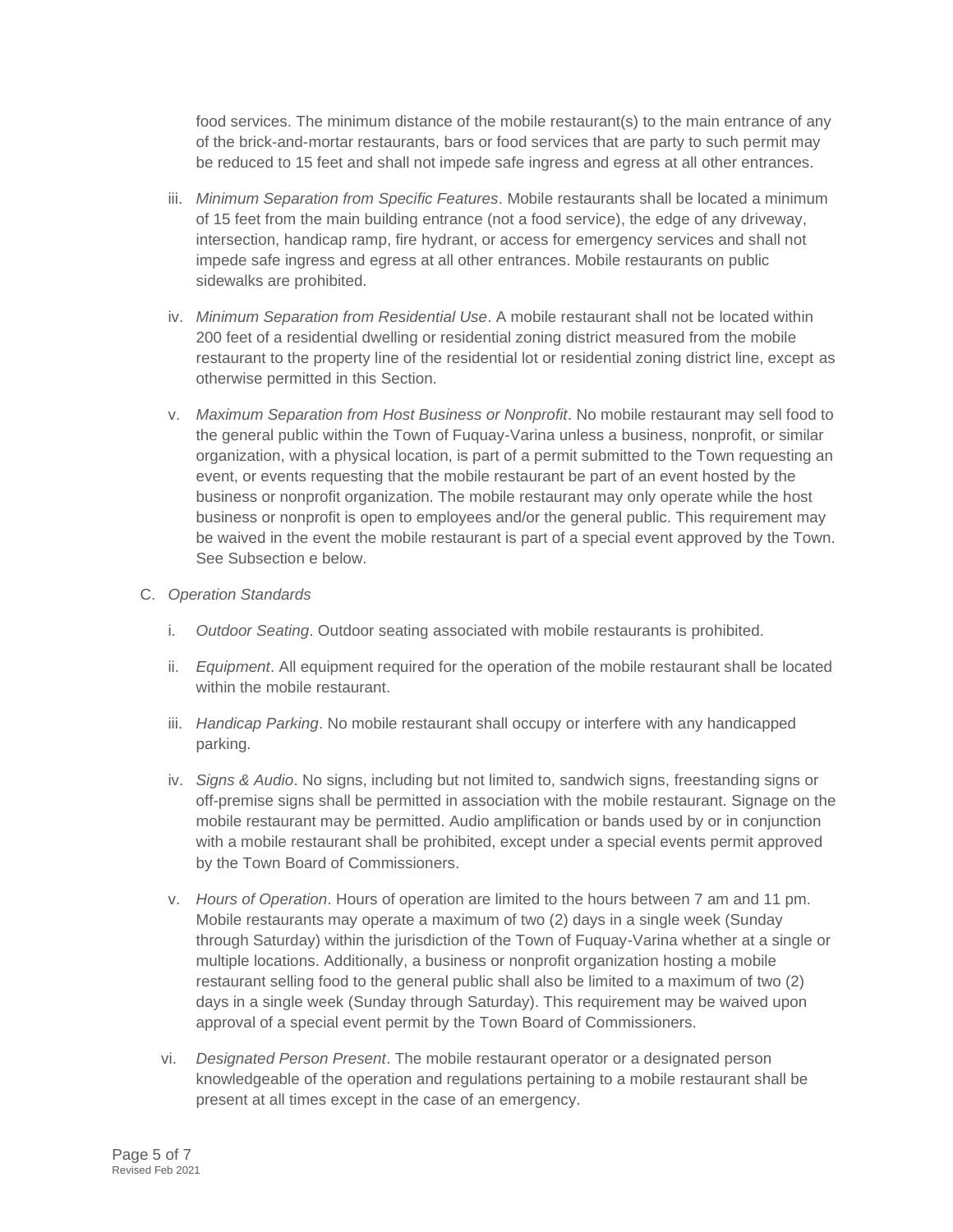- vii. *No Overnight Storage*. A mobile restaurant shall not be stored, parked or left overnight during non-operational hours at an approved location to operate.
- D. *Health & Sanitation Standards*
	- i. *Permits & Licenses*. All equipment required for the operation, all food preparation, storage and sales/distribution shall be in compliance with all applicable County, State and Federal sanitary regulations. The operator/vendor shall have obtained proper licenses from the County, State and local agencies and shall be clearly and visibly displayed with the mobile restaurant.
	- ii. *Operator(s) shall be Responsible*: Operator(s) of a mobile restaurant shall be responsible for the following standards:
		- 1. *Waste & Trash Disposal*. Operators shall remove all waste and trash from their location at the end of each day or as needed to maintain public health and safety.
		- 2. *Liquid Waste or Grease*. No liquid waste or grease shall be disposed in storm drains or onto the sidewalks, streets or any other public space, or into the Town's sanitary sewer system. If at any time evidence of improper disposal of liquid waste or grease is discovered, the permit for the mobile restaurant shall be forfeited and required to cease operation immediately. If Wake County revokes or suspends the issued food vending permit for any reason, the issued Town permit for the business operation will be revoked or suspended accordingly.
- E. *Special Events*
	- i. *Approval by Town Board of Commissioners*. To locate more than two (2) mobile restaurants on a private lot or within 200 feet of each other on a Town public right-of-way, or in a public parking lot, or to vary from other standards of this Section a special events permit shall be obtained from the Town upon approval by the Town Board of Commissioners for the purpose of conducting such special event. For the purpose of this Section special events shall be classified as a one (1) day event, except as otherwise approved by the Town Board of Commissioners.
	- ii. *Exception for Town Sanctioned Events*. Maximum separation and location requirements between mobile restaurants shall not apply to events sponsored, sanctioned or in partnership with or by the Town of Fuquay-Varina.
	- iii. *Number of Events*. A special event permit shall be limited to a maximum of four (4) events per calendar year per applicant. No two (2) events shall occur less than 30 days from each other.
	- iv. *Nonprofits & Businesses*. Special event permit shall be limited to nonprofits and businesses.
	- v. *Support Documentation*. The special event application shall specify how a mobile restaurant supports a planned promotional, holiday, fundraising, or similar event in support of the applicant's business or organization.
	- vi. *Duration of the Event*. The sponsored event shall take place during normal business hours or extended hours as long as the business or nonprofit that has invited a mobile restaurant